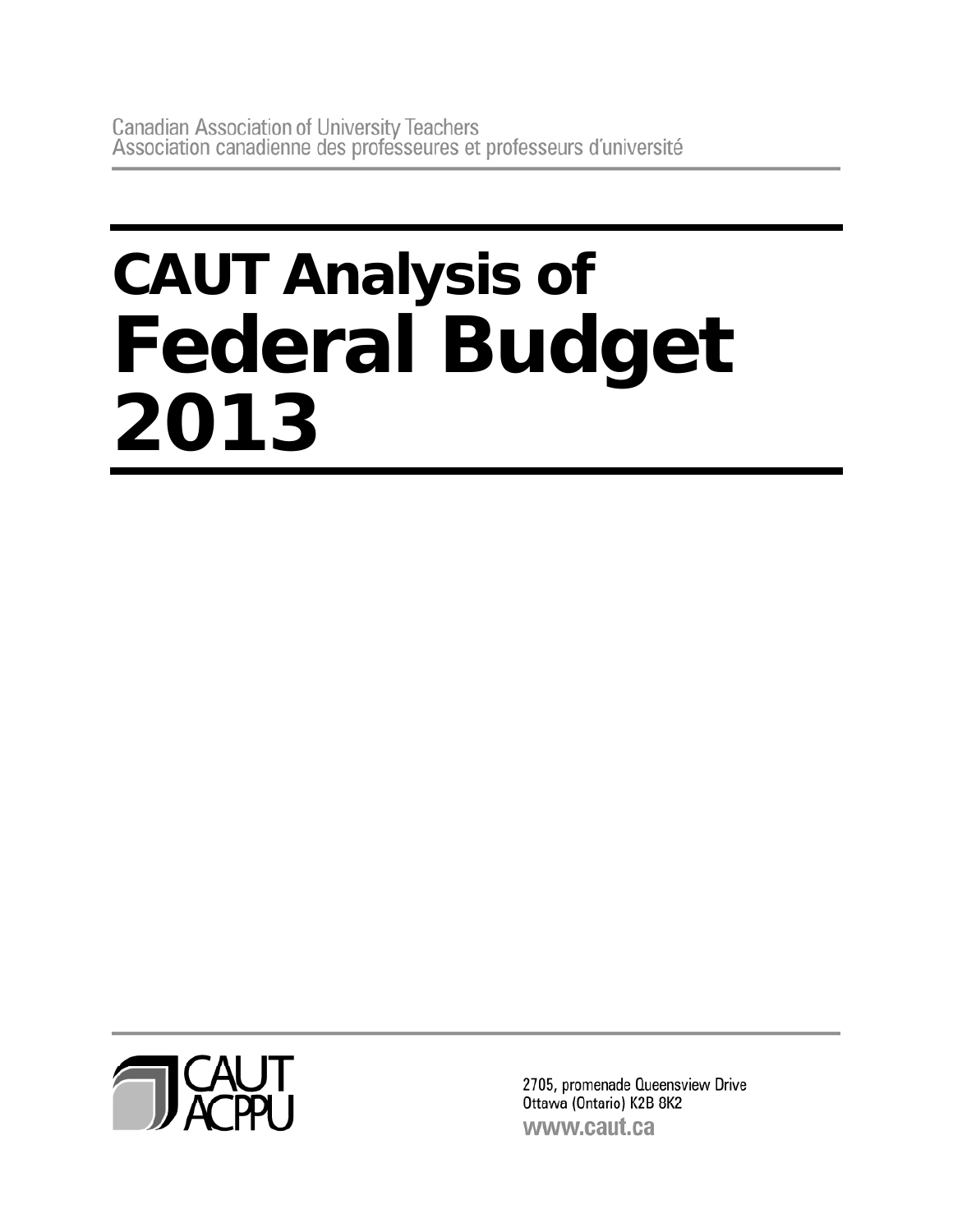he 2013 federal Budget was delivered ironically the same day as the Parliamentary Budget Officer was in The 2013 federal Budget was delivered ironically the same day as the Parliamentary Budget Officer was incourt seeking more information about the impact of the government's \$5.2 billion in spending cuts announced last year. The lack of budgetary transparency and accountability has become a hallmark of the Conservative government. Anyone expecting this year's budget would break with that record will be deeply disappointed.

Budget 2013 is a smoke and mirrors budget, a financial sleight of hand that recycles old programs into "new" ones, adding money on the one hand while taking away from the other. Finance Minister Jim Flaherty unveiled some modest spending initiatives coupled with a deficit reduction plan that is based on wishful thinking about growth in the economy.

With weaker than expected economic growth this year, the Conservative government could have provided badly-needed stimulus to help stimulate domestic demand. Instead, the government is continuing with its painful and unnecessary fiscal austerity plans. The municipal Infrastructure Program is being renewed, but at a far lower level than before and billions short of what is needed. As announced last year, cuts of more than \$5 billion are to continue until 2015, with services being eliminated and more than 19,000 public sector jobs lost.

Against the backcloth of continuing fragility in the global economy, unemployment, growing inequality and unacceptably high rates of poverty, the federal government could have chosen a more sustainable path to fiscal

balance by focusing on investments to boost employment and growth through programs like health, social services, education and research. The federal government has the fiscal room to do so and such action would have helped offset some of the austerity measures being imposed at the provincial level.

For post-secondary education and research, Budget 2013 is another disappointment. While there were no cuts to cash transfers to the provinces in support of education, the planned 3 per cent increase remains far too little to offset inflation and enrolment increases. Given the cuts to post-secondary education at the provincial level, the federal government should have done more. Most of the provinces have far less fiscal room available to adequately fund health care, social services and post-secondary education.

While boasting that it is investing new money in training, the reality is the government is simply shifting money around with no real net gain. It is also creating a new and controversial Canada Jobs Grant that will require matching funding from the provinces and employers, raising questions about just how effective it will be.

As with last year's Budget, the most disturbing aspect for the post-secondary sector is in research. Despite offsetting some of the cuts to the granting agencies from last year, there is no net increase in funding and the government continues to ignore basic research in favour of a very narrow focus on commercialization and targeted funding.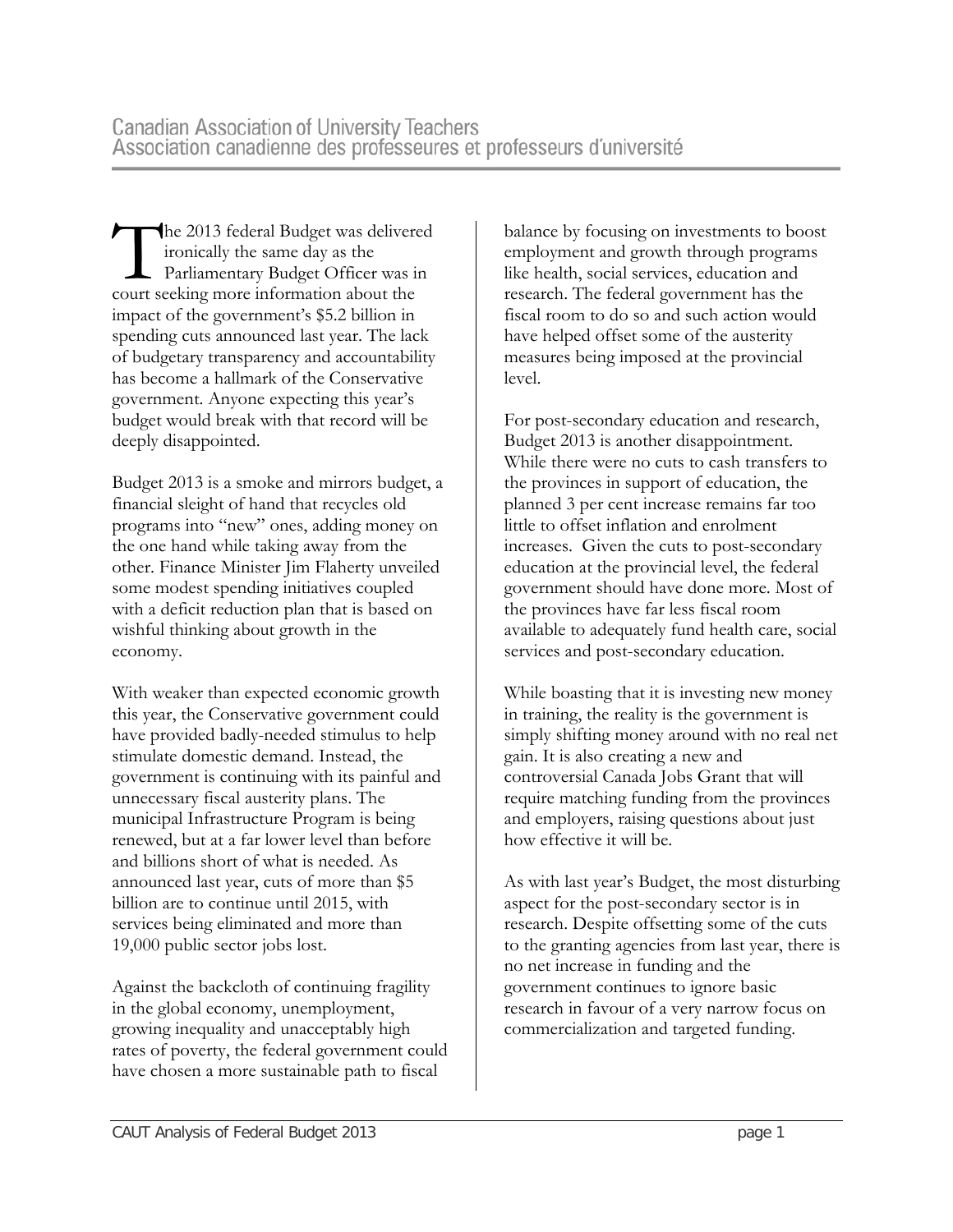## **Fiscal Outlook**

The 2013 Budget continues with the Conservative government's fiscal austerity plans. While major transfers to persons and other levels of government will rise modestly, direct program spending will fall by about \$4 billion, mainly as a result of the cuts announced last year. New spending cuts were also announced affecting the Canada Revenue Agency (\$60.6 million) and the Department of Fisheries and Oceans (\$33 million)

The deficit for 2012-13 is estimated to be \$25.9 billion, up from the \$21.1 billion forecast in last year's Budget. In addition to spending restraint and a tightening of the tax code, the government is banking on very optimistic predictions for growth to push its finances into balance by 2015 – which in practice means cutting more than \$1 billion from the deficit per month over the next two years.

If all the pieces fall together, the deficit is projected to fall to \$18.7 billion next year, \$6.6 billion in 2014-15, and will be eliminated the following year.

The reduction in the deficit comes largely as a result of reduction in program spending from 13.8 per cent of GDP in the current fiscal year to just 12.7 per cent in 2016-17. By contrast, tax revenues are projected to rise just 0.5 per cent of GDP over the same period.

The continued focus on spending restraint is hard to justify. There remain a number of serious global and domestic risks to the shortterm economic outlook, and expenditure reductions could weaken an already slow

growth. As well, the federal deficit and debt are not major problems at this time. The federal debt as a share of GDP remains lower than that recorded in 2005-06 and is lower than other G-7 countries. In the absence of any spending cuts, the deficit would continue to fall as a result of growth in the economy.

**Budgetary revenues and expenses as a share of GDP** 

|                           | 2011-<br>12 | 2012<br>$-13$ | 2013-<br>14 | 2014-<br>15 | 2015-<br>16 | 2016-<br>17 |
|---------------------------|-------------|---------------|-------------|-------------|-------------|-------------|
| Tax<br>revenues           | 11.5        | 11.5          | 11.8        | 11.9        | 12.0        | 12.0        |
| Other<br>$revenues*$      | 2.6         | 2.5           | 2.6         | 2.5         | 2.5         | 2.3         |
| Program<br>spending       | 13.8        | 13.8          | 13.6        | 13.2        | 12.9        | 12.7        |
| Public<br>debt<br>charges | 1.8         | 1.6           | 1.6         | 1.6         | 1.5         | 1.6         |
| Total<br>expenses         | 15.6        | 15.4          | 15.2        | 14.8        | 14.4        | 14.3        |
| Deficit                   | $-1.5$      | $-1.4$        | $-1.0$      | $-0.3$      | 0.0         | 0.2         |
| Federal<br>debt           | 33.0        | 33.5          | 33.8        | 32.6        | 31.1        | 29.6        |

\* *including Employment Insurance premiums*

#### . **Post-Secondary Education and Training**

Major cuts to post-secondary education have been announced in several provinces with costs being shifted further onto students and their families. Given the federal government's relative healthier fiscal situation, the Budget could have done more to assist the provinces in meeting rising demand while ensuring affordability.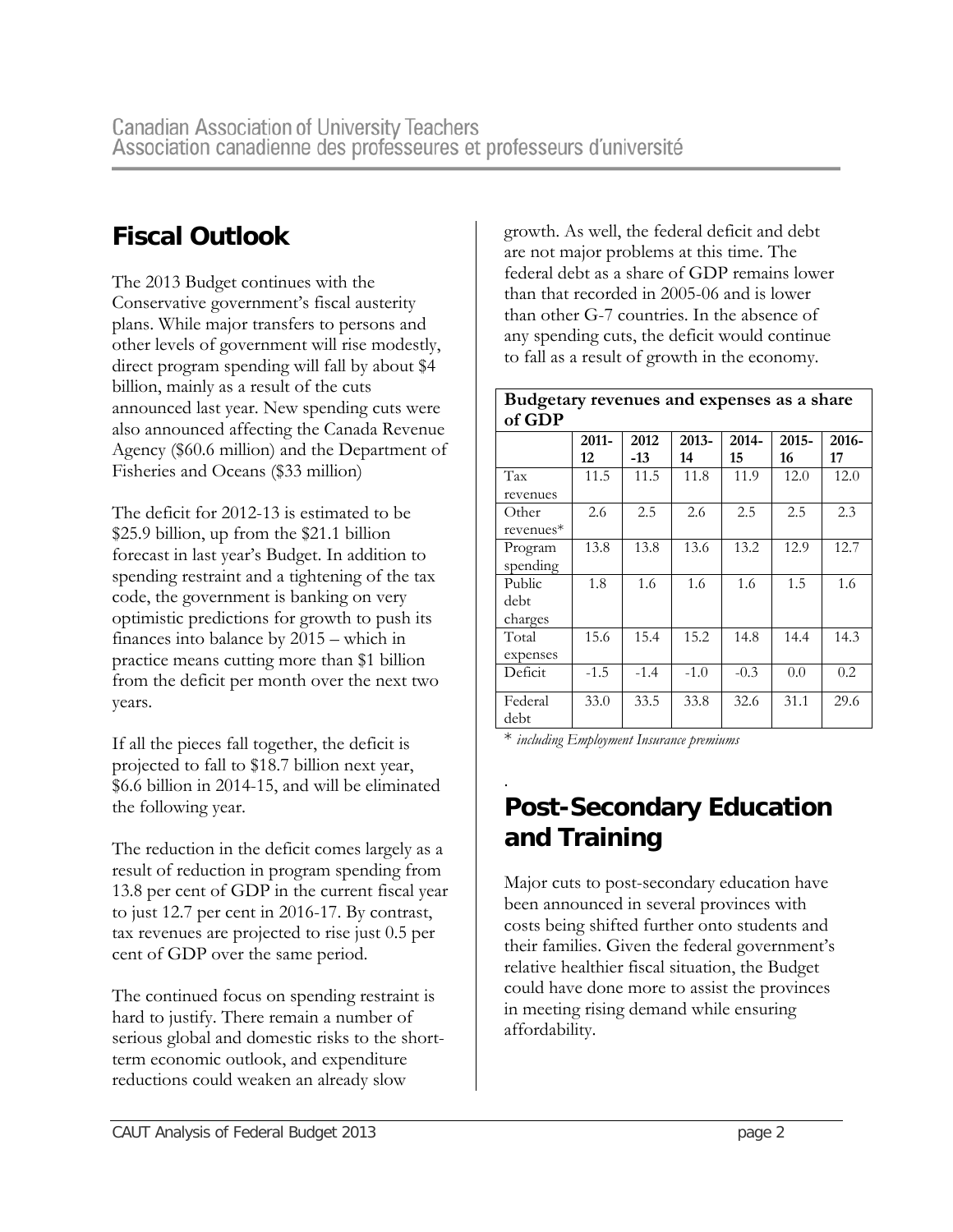Budget 2013 provides no new measures to assist students struggling with high debt loads and rising fees. There is no new money for post-secondary education through the Canada Social Transfer (CST) other than already builtin increases. The cash value of the CST will rise by 3 per cent next year, from roughly \$11.9 billion last year to \$12.2 billion in the coming fiscal year. Of the latter amount, 25 per cent will be nominally available for postsecondary education.

Rather than badly needed investments in core university and college funding, the Budget instead earmarks new money for marketing and recruitment initiatives. \$23 million over two years will be provided to support an International Education Strategy. This includes \$10 million over two years to support overseas marketing campaigns, and \$13 million over two years for the MITACS Globallink program that funds research internships for Canadian graduate students abroad and foreign graduate students in Canada.

As was expected, the centerpiece of the Budget was a focus on skills training. A new Canada Jobs Grant is being created to provide employers with a federal grant of \$5,000 if matched by the provinces and the employer to cover the costs of short-term training programs at an "eligible institution". Eligible institutions will include community colleges, career colleges and trade union training centres.

The program will be funded by reallocating \$300 million of the \$500 million in annual funding provided to the provinces under the Labour Market Agreements. This funding

currently assists low-skilled workers ineligible for EI. In addition, an as yet unspecified amount of the \$2 billion provided annually through the Labour Market Development Agreements with the provinces will also be reallocated to the new grant program.

Providing more opportunities for workers to upgrade their skills is important. However, the Canada Jobs Grant is an ineffective and regressive way of meeting skills needs. First, the program essentially reshuffles funding currently allocated to workers who do not quality for EI into a subsidy for employers for training that they should be providing. There is no guarantee those most in need of training will receive it.

Secondly, the government is indicating that private career colleges will be recognized as eligible institutions for the grant. There are serious questions about the quality of many of these career colleges that could further undermine the effectiveness of the program.

In addition to the Canada Jobs Grant, the Budget also unveiled some very modest initiatives with respect to apprenticeships. The government will reallocate \$4 million over the next 3 years to harmonize apprenticeship requirements and develop new assessment tools. The government also intends to require the use of apprentices on federal construction projects. Finally, \$19 million over the next two years will be used to encourage young people to pursue education and training in "fields where there is high demand from employers."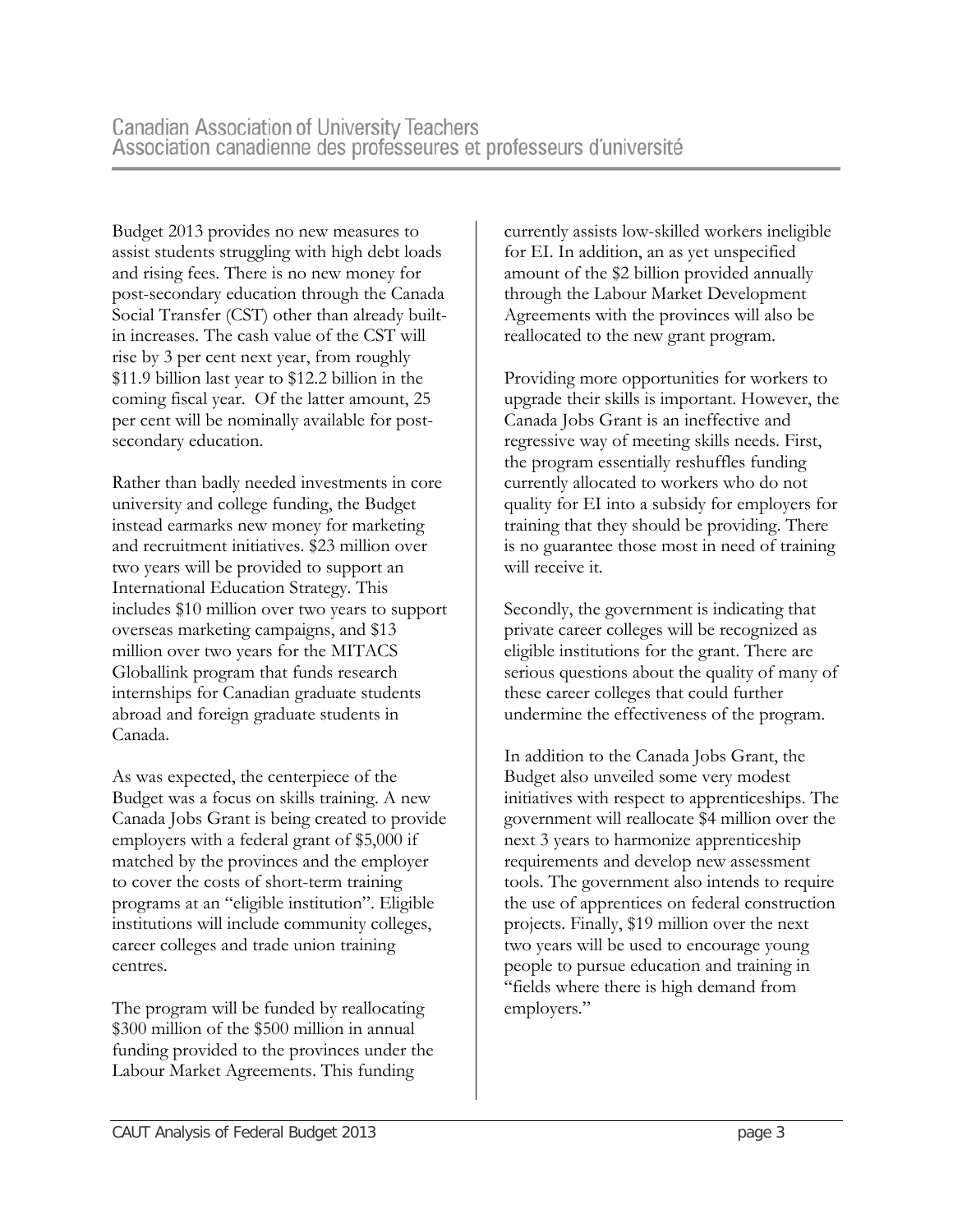#### **Research Funding**

The research funding initiatives in the Budget were particularly disappointing. The government is continuing to pursue a narrow commercialization agenda for research, ignoring the long-term value of basic research.

There are no net increases in the budgets of the three federal granting councils. The government is ostensibly "increasing" the budgets of the granting councils by \$37 million, but this matches a planned cut of \$37 million announced last year. Moreover, almost all the "new" funding is targeted rather than dedicated to basic research. Of the \$15 million provided to NSERC, 80 per cent is to be used for the College and Community Innovation Program. SSHRC received \$7 million earmarked for research to improve the participation of disabled Canadians in the labour market. CIHR's \$15 million is to be dedicated to supporting the Patent-Oriented Research Strategy.

Other research initiatives in the Budget include \$165 million over 3 years for Genome Canada. An unspecified amount of funding, conditional upon matching funding from the territorial government and the private sector, will be provided to support infrastructure development of the Yukon College's Centre for Northern Mining Innovation. The Canada Foundation for Innovation will receive \$225 million to assist in infrastructure needs, but this is not new money. Rather, CFI will be required to finance the increase out of interest it has accrued on its account.

Budget 2013 continues a disturbing pattern of government targeting and erosion of support

for basic investigator-initiative research. The de facto freeze in the base budgets of the granting councils means less money for basic research. The government clearly undervalues basic research in favour of a narrow focus on commercialization that, ironically, in the longterm will actually hinder innovation. The most fundamental advances in knowledge that lead to innovative applications have their origins in basic scientific research with no predicted commercial outcomes.

### **Aboriginal Education**

Aboriginal issues have been in the spotlight in recent months as a result of the Idle No More movement. The Budget, however, offers relatively little to meet the needs of Canada's Aboriginal communities.

The main initiative unveiled is a controversial job training program under the Income Assistance Program for First Nations. The new First Nations Job Fund will receive \$241 million over five years to provide personalized job training. To be able to access the program, however, local Aboriginal authorities must require mandatory participation in training programs for young people receiving income assistance. The reaction from Aboriginal leaders has already been negative, with many objecting that once again the government is imposing measures on them without consultation.

The Budget also provides \$10 million over two years to *Indspire,* a program that supports Aboriginal students in post-secondary education. Additionally, \$5 million over 5 years will be provided to Cape Breton University's Purdy Crawford Chair in